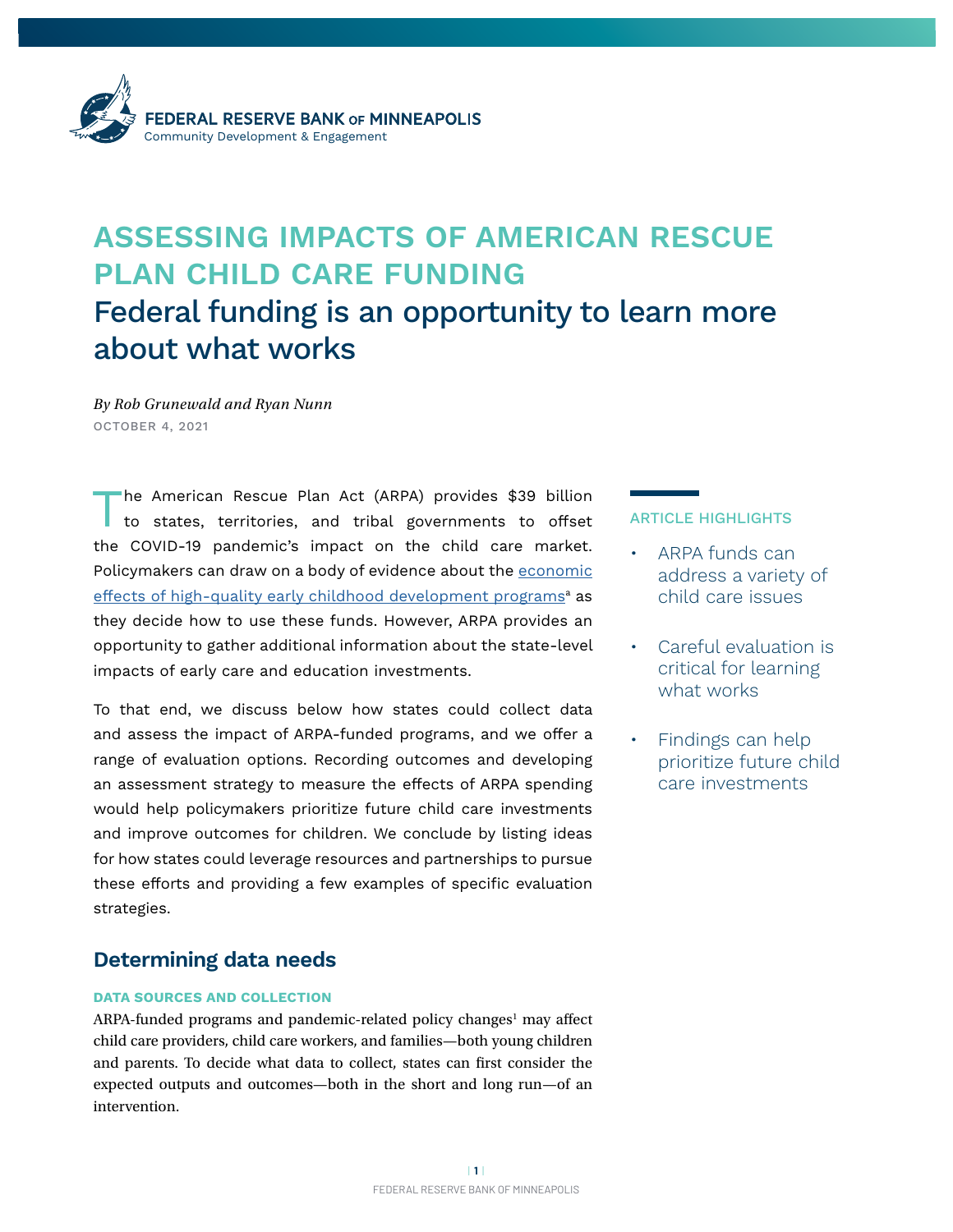*Output* refers to something an intervention produces directly, while *outcome* refers to a benefit that an intervention is designed to deliver. For example, consider a program that provides scholarships to early care and education teachers so that they can earn credentials in child development. The number and value of scholarships provided are the outputs, while the number of child development credentials and the quality of teacher-child interactions are the outcomes.

Measuring changes in outcomes requires collecting baseline data (i.e., preintervention data) and subsequent outcome data (i.e., data generated during and after the conclusion of a funding stream, project, or policy change). Outcome data should also be collected—over the same time period—for a comparison group of providers, workers, or families that did not receive the evaluated investment.

Potential sources for relevant data include state administrative datasets and also the [National Data System powered by WorkLife Systems \(NDS by WLS\)](https://www.childcareaware.org/child-care-resource-and-referral/data-services/)<sup>2, b</sup> —a child care data system administered by Child Care Aware® of America.<sup>3</sup><br>This experiention also see aswes as a segmenter to other similar abild sees This organization also can serve as a connector to other, similar child care data sources used by Child Care Resource and Referral Agencies.

Surveys are a complementary option for gathering information. Even if they are not conducted prior to program implementation (i.e., to provide baseline information), surveys could include retrospective questions about the baseline period. Administrators could also leverage program applications, such as an application for a child care provider grant program, to collect needed information.

#### **TYPES OF DATA TO COLLECT**

Decisions about which data to collect depend on the intended effects of the funding or project. For example, if a goal is to increase licensed capacity in a geographic area, a state would focus on licensed child care capacity data for child care centers and family child care providers in that area, both of which can be measured with administrative data. If the goal is to increase early care and education teacher training, a state could focus on the number of teachers who receive coaching or apprenticeship opportunities or earn certificates or degrees. Determining that number may require collecting information through a survey. A next step in assessing outcomes would be evaluating whether a) the quality of teaching improved according to teacherchild observational tools or b) whether child outcomes improved according to developmental assessments.

Administrators can also collect data, whether in applications or surveys, that help address questions about how specific populations are affected by an intervention. Some state administrative databases include these data, including race and ethnicity, immigration status, or urban or rural location.<sup>4</sup> The table below provides many examples of potential variables and data sources.

#### ARPA FUNDS OFFER OPPORTUNITY TO AUGMENT PROGRAMS OR ADDRESS SPECIFIC **ISSUES**

States can choose among strategies that augment existing programs or that invest in projects addressing specific issues in the child care market. The Federal Reserve Early Care and Education Work Group suggests [several](https://www.atlantafed.org/-/media/documents/community-development/publications/special/2021/07/16/considerations-in-deploying-arpa-funds-for-childcare.pdf)  <u>[considerations](https://www.atlantafed.org/-/media/documents/community-development/publications/special/2021/07/16/considerations-in-deploying-arpa-funds-for-childcare.pdf)</u><sup>c</sup> for use of ARPA funds, including offsetting pandemicrelated costs for child care providers, increasing the quality of providers through professional development opportunities, and investing in activities that increase provider supply, particularly in underserved rural and tribal communities, lowincome neighborhoods, and communities of color. The Office of Child Care's guidance and parameters for the C[hild Care and](https://www.acf.hhs.gov/sites/default/files/documents/occ/CCDF-ACF-IM-2021-03.pdf)  [Development Fund](https://www.acf.hhs.gov/sites/default/files/documents/occ/CCDF-ACF-IM-2021-03.pdf)  [Supplemental Discretionary](https://www.acf.hhs.gov/sites/default/files/documents/occ/CCDF-ACF-IM-2021-03.pdf)  [Funds](https://www.acf.hhs.gov/sites/default/files/documents/occ/CCDF-ACF-IM-2021-03.pdf)<sup>d</sup> (\$15 billion available through September 30, 2024) and [Child Care](https://www.acf.hhs.gov/sites/default/files/documents/occ/CCDF-ACF-IM-2021-02.pdf)  [Stabilization Funds](https://www.acf.hhs.gov/sites/default/files/documents/occ/CCDF-ACF-IM-2021-02.pdf)<sup>e</sup> (\$24 billion through September 30, 2023) components provide flexibility for states to address their unique child care market needs through a variety of approaches.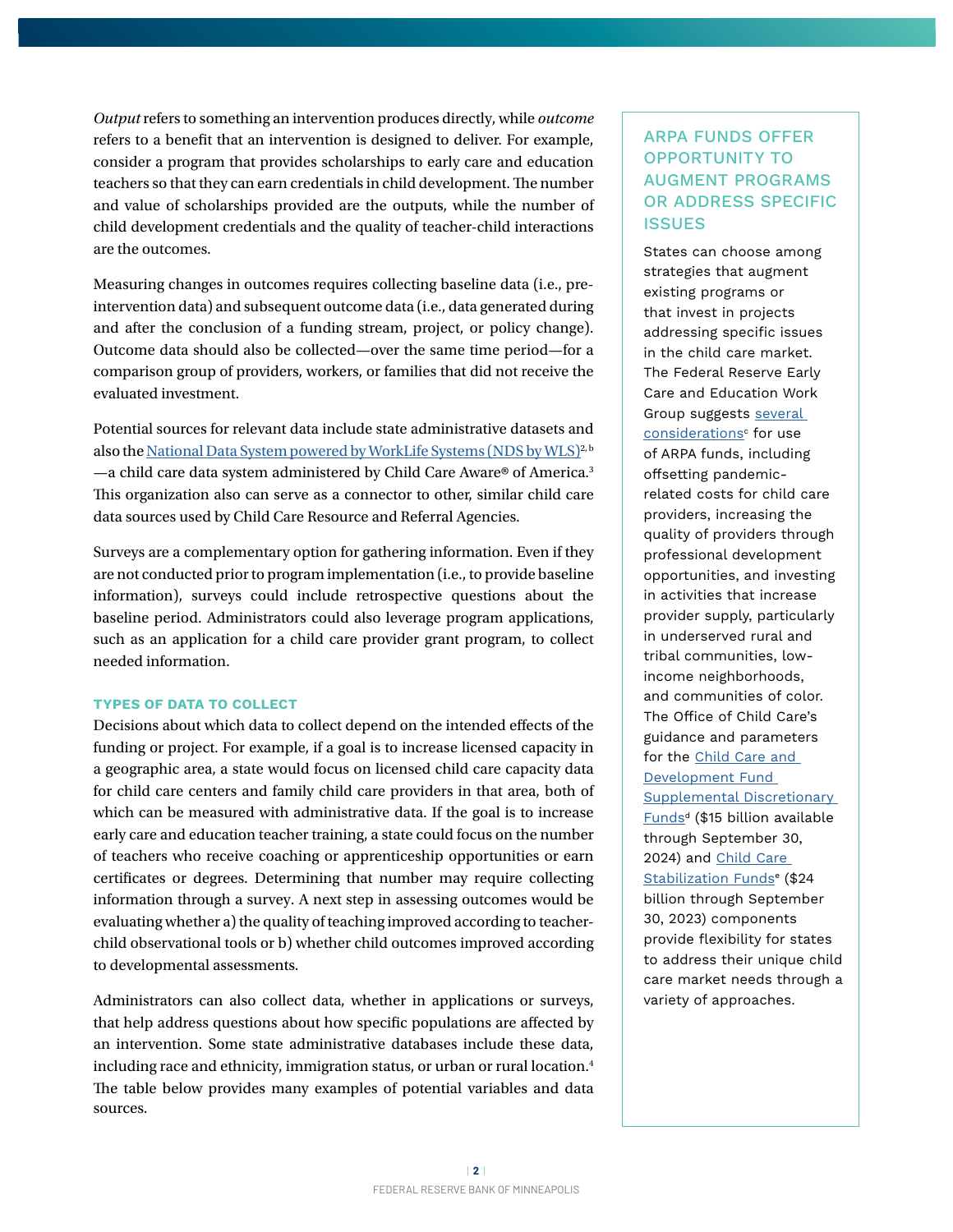## **Potential variables and data sources to use for assessment**

| <b>VARIABLE</b>                                                                                                            | <b>SOURCE</b>                                                                                  |  |
|----------------------------------------------------------------------------------------------------------------------------|------------------------------------------------------------------------------------------------|--|
| <b>REGULATED CHILD CARE PROVIDERS</b>                                                                                      |                                                                                                |  |
| Child capacity, enrollment, and attendance by<br>age group                                                                 | State administrative database, Child Care<br>Aware of America's NDS by WLS, provider<br>survey |  |
| Number of providers (centers and family child<br>care providers)                                                           | State administrative database, Child Care<br>Aware of America's NDS by WLS                     |  |
| Days and hours of operation                                                                                                | Child Care Aware of America's NDS by WLS                                                       |  |
| Number of licensed, quality-rated, and high-<br>quality-rated providers                                                    | State child care licensing and QRIS (quality<br>rating and improvement system) data            |  |
| Child enrollment in child care subsidy program<br>or other government-sponsored early care and<br>education funding stream | State administrative database                                                                  |  |
| Pandemic-related variables, such as how many<br>days closed due to COVID-related reasons                                   | Provider survey                                                                                |  |

### **CHILD CARE CENTERS**

| Days of cash on hand (financial sustainability)                                                                                                                                                | Provider survey                                                               |
|------------------------------------------------------------------------------------------------------------------------------------------------------------------------------------------------|-------------------------------------------------------------------------------|
| Debt-to-service ratio (financial sustainability)                                                                                                                                               | Provider survey                                                               |
| Monthly or quarterly profit and loss<br>statement                                                                                                                                              | Provider survey                                                               |
| Number of preschool teachers and child care<br>workers <sup>5</sup>                                                                                                                            | State labor market information, provider<br>survey                            |
| Amount of practice-based professional<br>development opportunities, such as coaching<br>and apprenticeships, and training sessions<br>provided to preschool teachers and child care<br>workers | State administrative database, preschool<br>teacher/child care worker survey  |
| Education degree and credential attainment<br>among preschool teachers and child care<br>workers                                                                                               | State administrative database, preschool<br>teacher/child care worker survey  |
| Center director business skills                                                                                                                                                                | Provider survey                                                               |
| Preschool teacher and child care worker<br>wages                                                                                                                                               | State labor market information, provider<br>survey                            |
| Preschool teacher and child care worker<br>turnover rates                                                                                                                                      | State labor market information, provider<br>survey                            |
| Teacher quality                                                                                                                                                                                | Teacher observation tool, such as the<br>Classroom Assessment Scoring System® |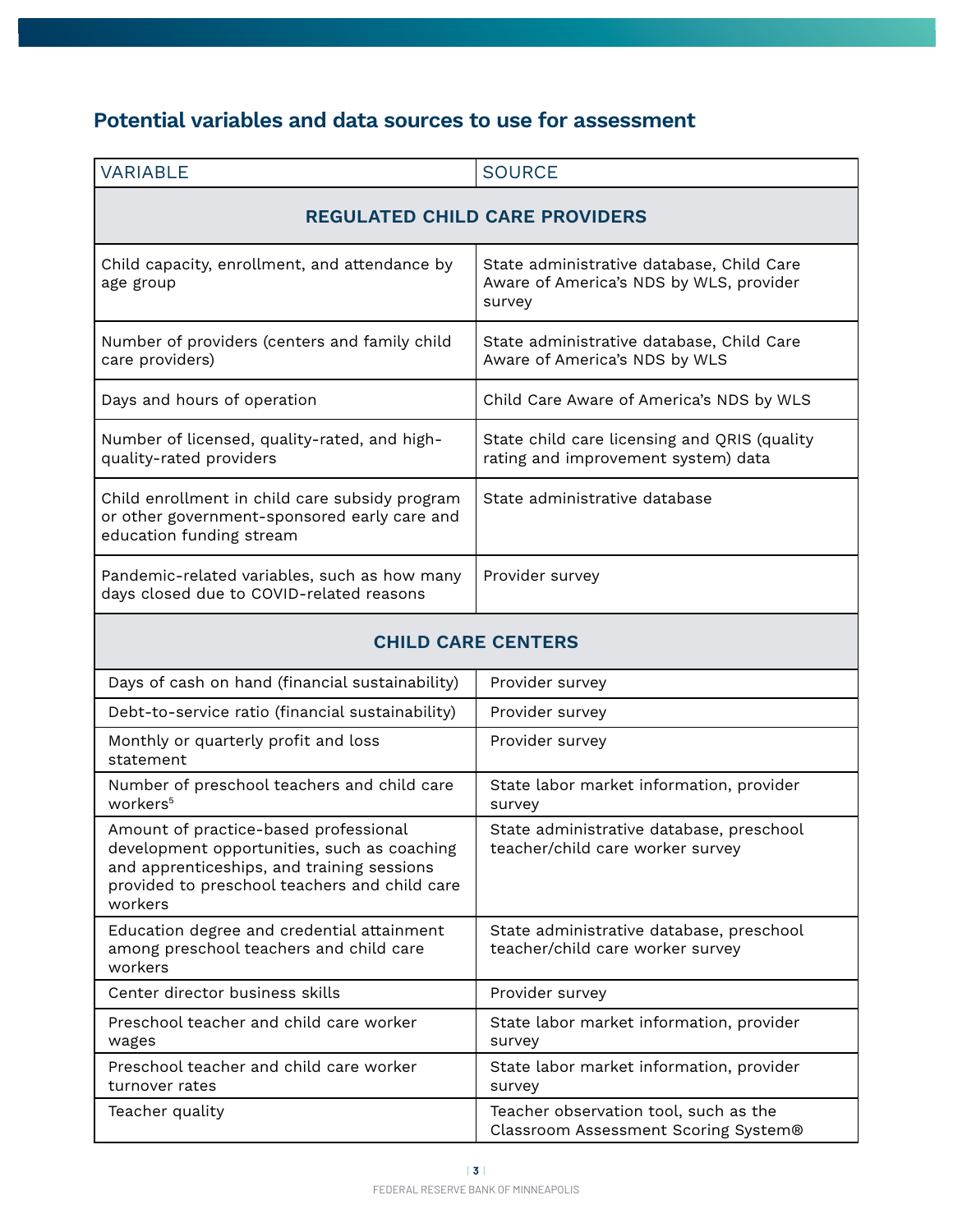## **Potential variables and data sources to use for assessment (continued)**

| <b>VARIABLE</b>                                                                                                                                                                    | <b>SOURCE</b>                                      |  |
|------------------------------------------------------------------------------------------------------------------------------------------------------------------------------------|----------------------------------------------------|--|
| <b>FAMILY CHILD CARE PROVIDERS</b>                                                                                                                                                 |                                                    |  |
| Amount of practice-based professional<br>development opportunities, such as coaching<br>and apprenticeships, and training sessions<br>provided to providers and child care workers | State administrative database, provider<br>survey  |  |
| Education degree and credential attainment<br>among providers and child care workers                                                                                               | State administrative database, provider            |  |
| Provider business skills                                                                                                                                                           | Provider survey                                    |  |
| Net income                                                                                                                                                                         | Provider survey                                    |  |
| Number and wages of child care workers                                                                                                                                             | State labor market information, provider<br>survey |  |
| Provider turnover rates                                                                                                                                                            | State administrative database, provider<br>survey  |  |
| Child care worker turnover rates                                                                                                                                                   | State labor market information, provider<br>survey |  |
| <b>PARENTS OF YOUNG CHILDREN</b>                                                                                                                                                   |                                                    |  |
| Parental labor force participation and<br>employment                                                                                                                               | State labor market information, parent survey      |  |
| Parent participation in education programs or<br>workforce training                                                                                                                | State administrative database, parent survey       |  |
| <b>YOUNG CHILDREN</b>                                                                                                                                                              |                                                    |  |
| Child enrollment in licensed, quality-rated,<br>and high-quality-rated child care providers                                                                                        | State administrative database, provider<br>survey  |  |
| Child school-readiness outcomes                                                                                                                                                    | State kindergarten school-readiness<br>assessment  |  |
| Child developmental screening                                                                                                                                                      | State administrative database                      |  |
| Child enrollment in child care subsidy<br>program or other government-sponsored<br>early care and education funding stream                                                         | State administrative database                      |  |

## **Evaluating program effects**

Perhaps the simplest approach to evaluation is to examine changes between the baseline and post-program outcomes, attributing any changes to the evaluated program. However, this approach is often not compelling: other outside factors or pre-existing trends in outcomes can be confused with effects of the program itself. For example, we might be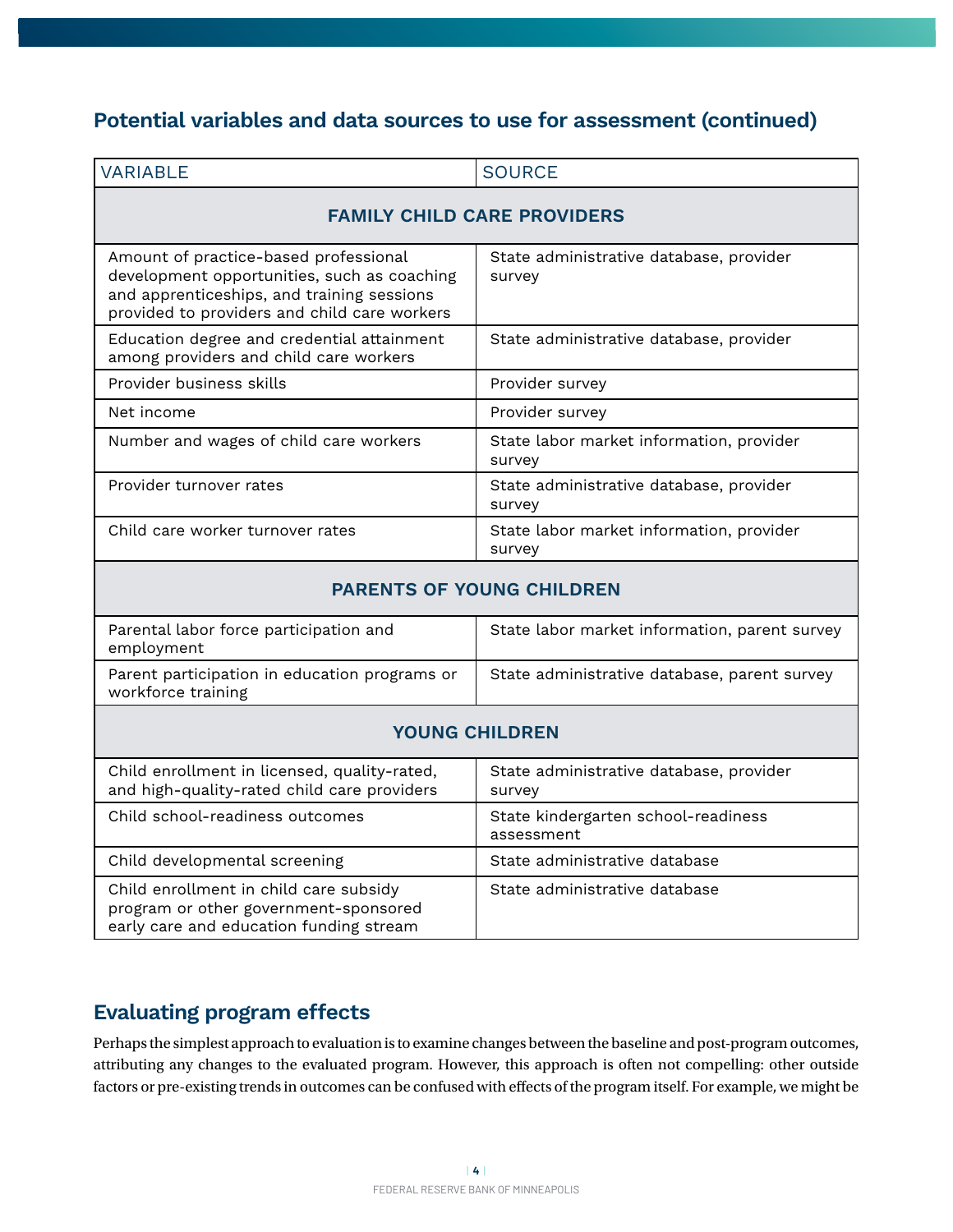interested in the effect on teaching quality of an intervention that provides practice-based professional development. While we can measure teaching quality before and after the program, it's possible that teaching quality could have improved even without the coaching intervention, simply due to increased teaching experience or other factors.

A better evaluation would compare outcomes for the *treatment group* (program participants, which in general could include child care providers, preschool teachers and child care workers, or young children and their parents) with a *control group* (a comparable group that did not receive funding or benefit from the project). The control group is intended to capture the experience that the treatment group *would* have had if it had never received the funding or the project wasn't implemented. Differences between the providers, workers, or families in the treatment group and those in the control group can then be interpreted as the impact of the funding or project. In the example above, comparing teachers who received coaching with a similar group that did not receive coaching could establish an association between coaching and teaching quality apart from other possible explanations.

Ideally, the control group would have the same background and characteristics as the treatment group, with the only difference between the two being participation in the funding or project. The clearest way to create appropriate treatment and control groups is through randomization. In some contexts, randomization can be an equitable way to allocate scarce resources in oversubscribed programs. However, in the context of the ARPA funds, there may not be many opportunities to randomly assign funding or other benefits to particular groups.

Fortunately, randomization is not the only means of conducting a rigorous evaluation. States can use techniques that take advantage of policy design or other factors that separate two groups into potential treatment and control groups. One option is to use *program eligibility thresholds* as a way to contrast a group that receives the benefits of the program with another group that narrowly failed to meet criteria for selection (and that can be assumed to be roughly similar to the group that did participate in the program). For example, a state might offer funding to providers that serve children who qualify for child care subsidies or to providers that serve at least a certain share of children with subsidies. In either case, a state can compare eligible providers with ineligible providers. Assuming that child care market conditions affect both groups of providers similarly during the study period, states could measure changes for the eligible providers and subtract changes observed for ineligible providers, interpreting that difference as the program's effect.

Another evaluation opportunity is provided by *geographic targeting*. Evaluators can compare providers, workers, or families in the area that received the benefit of ARPA funding with providers, workers, or families in a neighboring (or otherwise similar) area that did not receive the same benefit.

If none of these approaches are feasible, it is sometimes possible to adjust for differing characteristics of participating and nonparticipating providers, workers, or families. For example, a control group could be derived from an unrelated survey that tracks similar outcomes for providers, workers, or families that did not participate in the program. However, this approach will tend to be less reliable, because the control group is usually not fully comparable to the program participants.

As discussed above, there are a number of sources that can provide data to form the treatment and control groups. If the evaluation strategy includes fielding a survey, it is important to receive survey responses from both the treatment and control groups.

## **Qualitative data**

The discussion above is focused on quantitative outcomes. However, there may also be benefits to collecting qualitative information from child care providers, workers, or families about their experiences. While qualitative data alone can't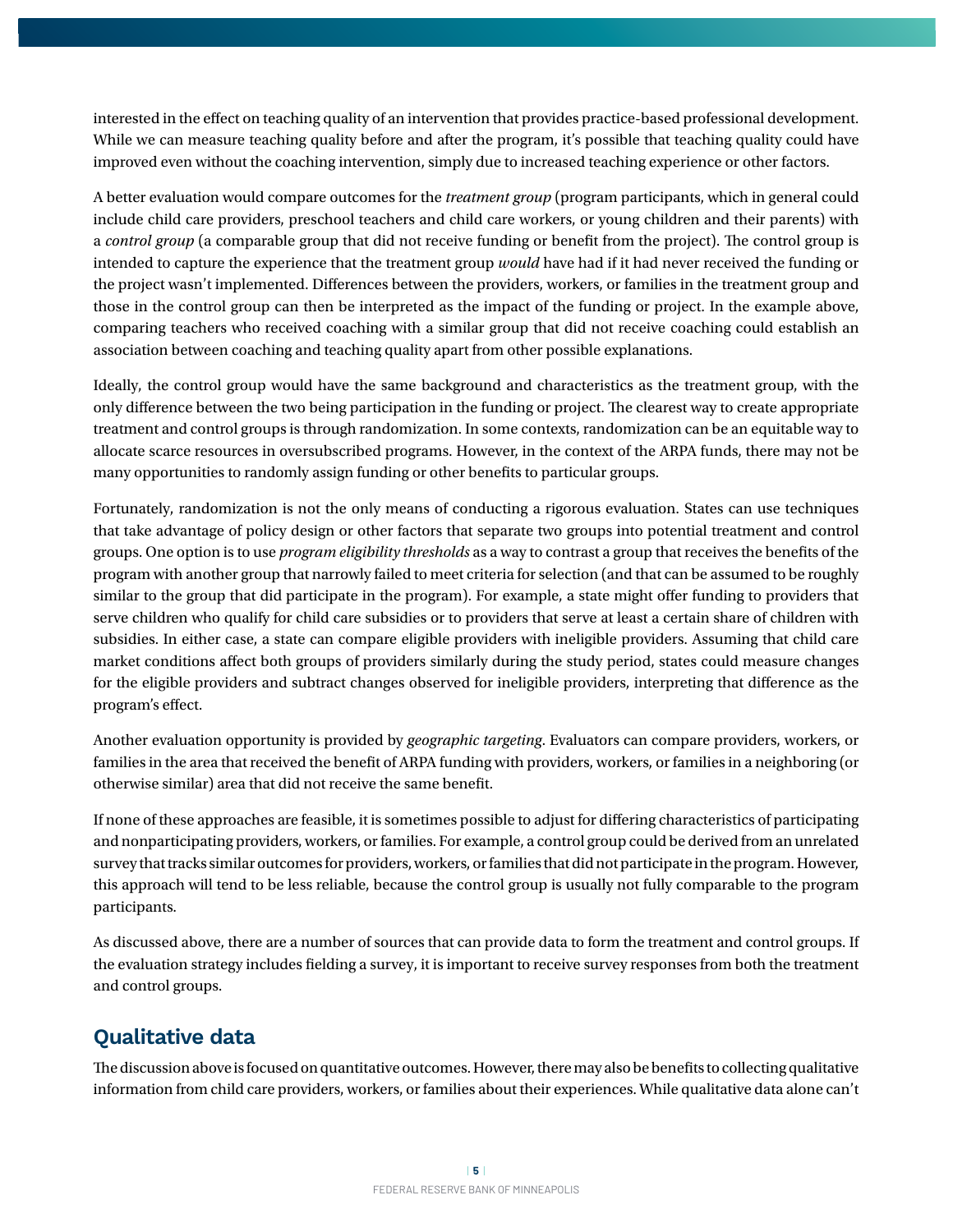substantiate program effectiveness, insights from surveys could illustrate how providers, workers, or families respond to an increase in funding or a new resource, which could provide insights into future program design. Qualitative data collection could also focus on how ARPA funds were administered, to identify lessons learned about program implementation, which would in turn inform future program administration.

#### **External resources**

State agencies can look to partnerships within and outside state government that would help them assess the impact of ARPA child care funding. First, the department that oversees child care could connect with another state department that has expertise with data collection and evaluation and may be available to assist. Second, the state could work with an external research organization to partner on a research project or work under contract to conduct an assessment of ARPA child care funding.

*For examples of evaluation strategies, see the Appendix.*

## **Conclusion**

Even with adequate resources, outcome measurement and evaluation can be challenging. When measuring the impact of ARPA funding and related policy changes, it is important that states not make the *perfect* the enemy of the *good*: There is value in learning more about the providers, educators, and families states are serving and the outcomes of funded programs even if a comprehensive impact evaluation is not feasible. In addition, any progress states make in building capacity for data collection and evaluation now will be helpful when opportunities arise to assess the impact of other projects or potential increases in federal or state funding. Finally, the sooner states consider how to build outcome measurement and evaluation into their ARPA plans, the easier it will be to execute. Deciding on what to measure and how to structure an assessment is often easier and more effective at the program-design stage, before a program is up and running.

#### **CONTACT THE AUTHORS**

Rob Grunewald: **rob.grunewald@mpls.frb.org** Ryan Nunn: **ryan.nunn@mpls.frb.org**

#### **MORE INFORMATION**

For additional early childhood development content from the Minneapolis Fed, visit **minneapolisfed.org/topic/early-childhood-development**

**FOLLOW US ON TWITTER @MplsFedComDev**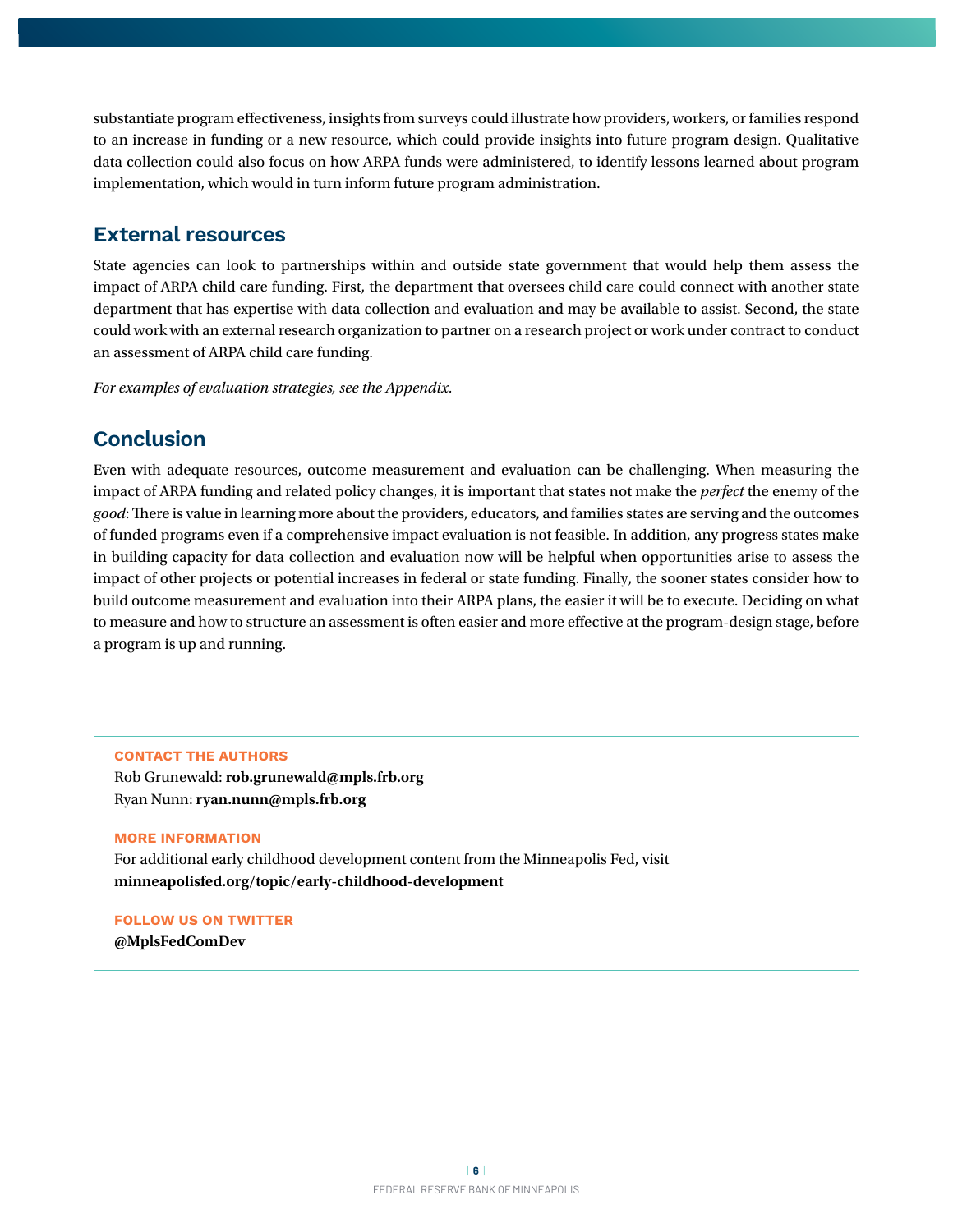## **Appendix: Examples of evaluation strategies**

A few examples of evaluation strategies are briefly mentioned above, including programs to provide teacher training or coaching, or issue bonus payments to providers that serve children who qualify for child care subsidies. Below are two additional examples of evaluation strategies based on issues cited in ARPA or related Office of Child Care guidance.

#### **FINANCIAL STABILIZATION GRANTS FOR CHILD CARE PROVIDERS**

Program goal: Child care providers that were financially unstable and at risk for closing are stabilized and serving children.

Output measures: Number and value of grants to child care providers.

Outcome measures:

- 1. Number of child care providers that stay in business. Indicates whether unstable child care providers remained in business during the grant period.
- 2. Child care enrollment. Indicates how many children are served by child care providers during the grant period. This measure could also be used to estimate how many working parents are supported by these child care arrangements.
- 3. Financial condition of child care providers. Indicates financial condition before and after receiving a grant. Centers may be able to provide monthly or quarterly profit-and-loss statements or information about days of cash on hand or the provider's debt-to-service ratio. Many family child care providers don't have the same accounting resources as centers, so instead could respond to survey questions about their relative financial position prior to the pandemic, the time period prior to receiving a grant, and the period after receiving the grant.

Evaluation methods: In an oversubscribed grant program, administrators could randomly select providers to receive grants and compare the treatment group with the control group. However, if randomization is not feasible, administrators could compare providers that meet grant criteria with providers that don't meet the criteria. For example, if the grant criteria focused on providers' financial condition or enrollment relative to capacity, the treatment group could consist of providers that met eligibility thresholds and received grants, and the control group could consist of providers that did not meet the criteria, particularly providers closest to the eligibility threshold.

Assuming the eligibility criteria accurately ranks providers, relative improvement in outcome measures among the treatment group compared with the control group could indicate a positive impact of the grants. To make this comparison, administrators would need to collect baseline and outcome measures for both the treatment and control groups.

#### **BONUS PAYMENTS OR INCREASED COMPENSATION FOR EARLY CARE AND EDUCATION TEACHERS**

Program goal: Increase the ability of child care providers to retain and attract quality teachers.

Output measures: Number and value of bonus payments or increased compensation for early care and education teachers.

Outcome measures:

1. Teacher turnover: One teacher-turnover measure is the share of teachers who left child care providers or the child care sector during a certain time period.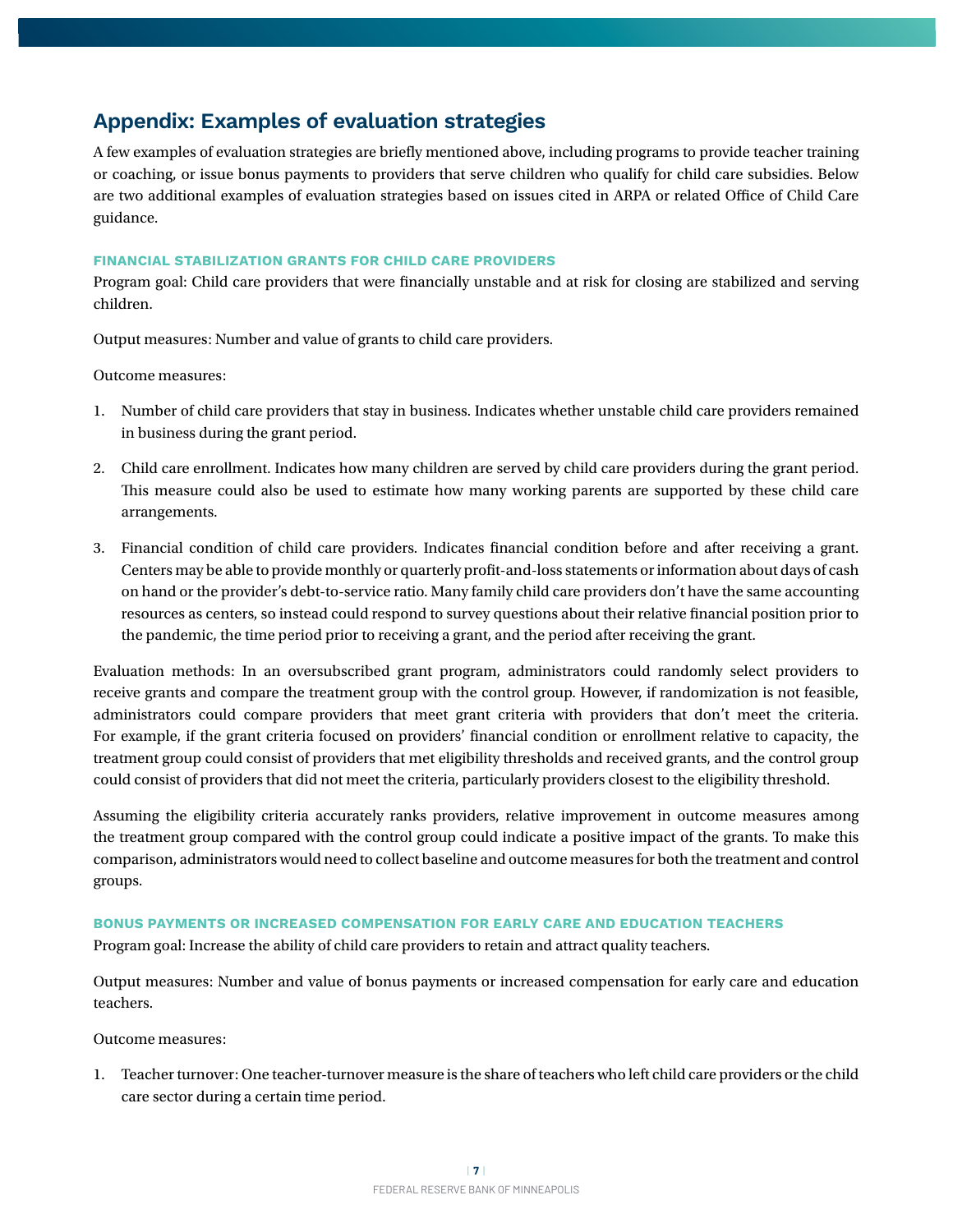## **Appendix (continued):**

- 2. Teacher quality: Bonuses or increased compensation could help increase the quality of teaching by retaining trained teachers and attracting talented teachers into the field.
- 3. Child school-readiness outcomes: With potential gains in teacher quality there could also be an impact on child development, as measured by school-readiness outcomes, such as a state kindergarten school-readiness assessment.

Evaluation methods: For evaluation purposes, state administrators would ideally target particular providers, such as those that serve children with child care subsidies or those in a particular geographic region, to create treatment and control groups. In this case, the control group would be providers that don't serve children with child care subsidies, or providers in another geographic region. If funding for bonus payments or increased compensation is widely distributed across the state, administrators would need to rely on assessing teacher turnover or quality, or child school readiness, before and after the availability of bonuses or increased compensation. As discussed above, with a pre- and post-program design it is challenging to isolate the impact of the intervention on teacher and child outcomes. In addition, the immediate pre-period is far from typical due to the pandemic; therefore, administrators might rely on measures from another pre-pandemic period for comparison, such as 2019. Again, the challenge would be accounting for other factors that may influence teacher and child measures both during the treatment and comparison periods.